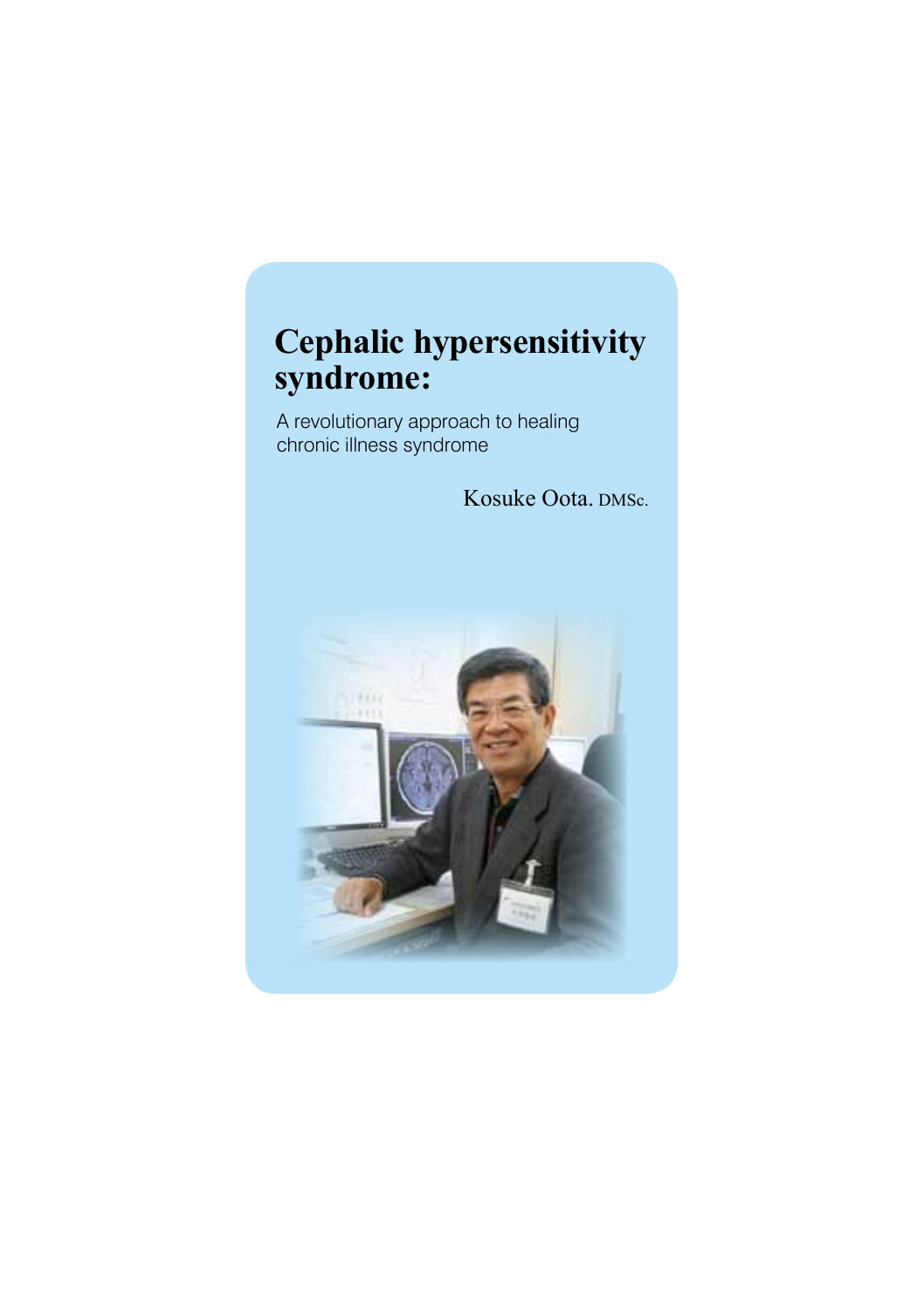#### Endorsement

#### A message for clinical studies of chronic illness syndrome

Healthcare can perhaps best be understood as the application of medical science to the needs of society. Medical science itself, however, is always a work in progress—a point made clear by Professor Shinya Yamanaka, recipient of the Nobel Prize in medicine for his work leading to the discovery of induced pluripotent stem cells. Speaking at a press conference following the award ceremony, Professor Yamanaka summed up the state of medical science thus: "We have yet to cure a single patient." The mechanisms underlying the workings of the human body and the body's disorders remain a largely unexplored domain. As if to drive home this point, the international community was recently shaken by the emergence, literally right before our eyes, of Ebola hemorrhagic fever in Africa. In today's globalized world, where society has become increasingly diverse and complex, closing the gap between medical science and its application to society is becoming increasingly difficult and ever more critical.

In this book, Dr. Kosuke Oota, honorary director of the Brain Attack Center, Oota Memorial Hospital, addresses issues surrounding the contemporary disease classification referred to as chronic illness syndrome. Dr. Oota epitomizes the clinician who has "the intellectual rigor to carefully examine the patient and observe with one's own eyes, ears, and hands, and completely revise one's hypothesis, when necessary, in light of new data and observations." Although he has been careful to stress that this book is not a medical text and is instead intended for a more general audience, it nevertheless contains careful academic descriptions of medical interviews, diagnoses, treatments, effective medications, and related references and documentation, all of which serve to raise the level of this work well beyond publications intended for the general public.

The reasons for publishing this book are twofold: to raise awareness among patients who have long suffered from chronic headache that cephalic hypersensitivity syndrome is an actual medical condition; and to encourage young clinicians to take an unbiased and open-minded approach, and to observe symptoms with the keen eye of a scientist—even though they may be confronted with the claim that no evidence yet exists for "cephalic hypersensitivity syndrome".

Specifically, Dr. Oota puts forth three hypotheses: that many cases of chronic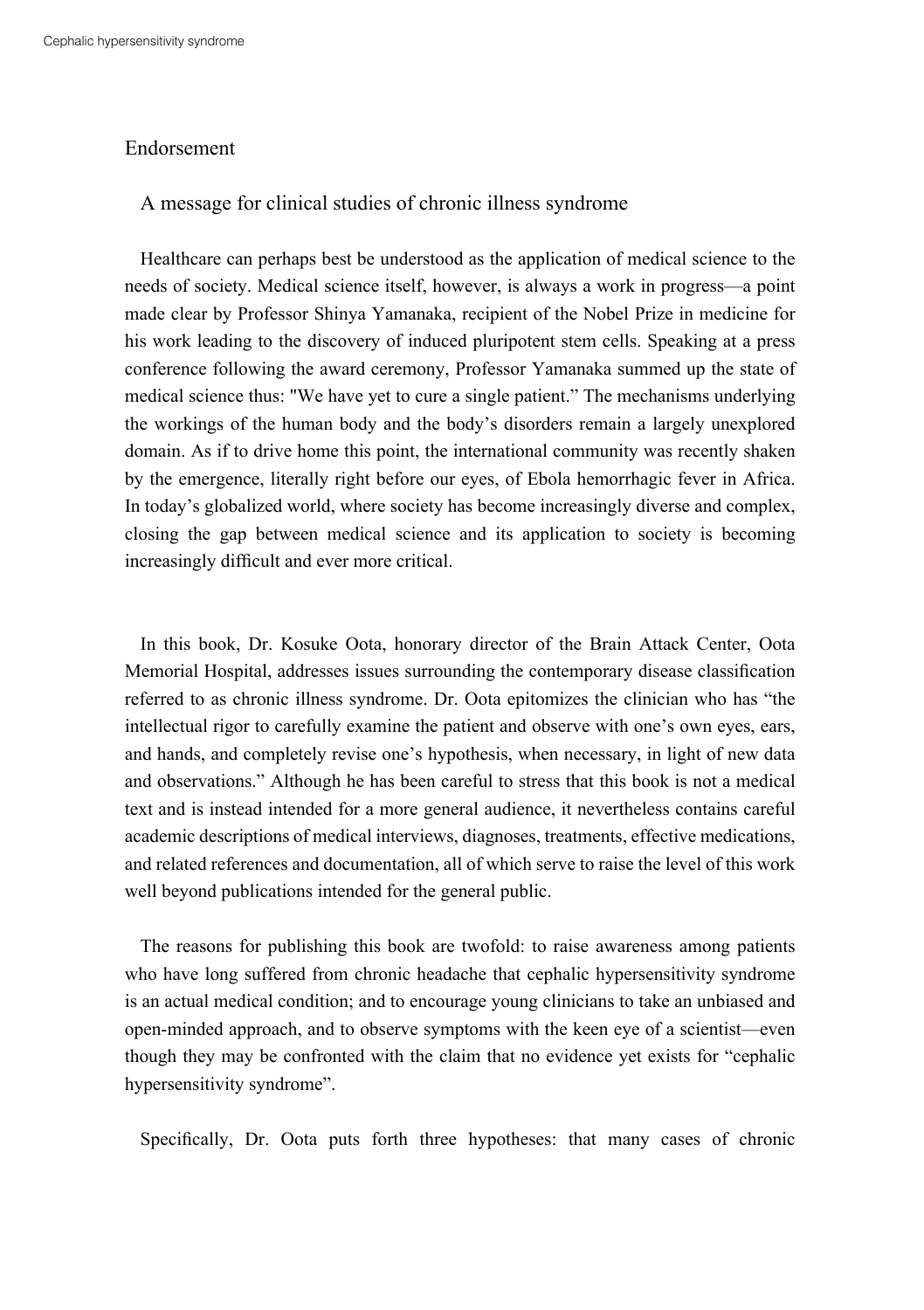illness syndrome are the result of cephalic hypersensitivity syndrome; that cephalic hypersensitivity syndrome can be explained in terms of synaptic plasticity occurring on the molecular level; that a bio-psychosocial model is a more suitable approach for treating cephalic hypersensitivity syndrome.

Further clinical studies are required concerning these three hypotheses. Unlike the progress in basic medical science which has kept pace with advances abroad, clinical studies in Japan lag far behind those in other countries. One reason is that analytical techniques and methodologies such as biostatistics are essential for clinical studies, yet few researchers with these skills are currently working in clinical settings. Another is that clinical studies such as longitudinal cohort studies require extensive data collection and long-term follow-up, and consequently the rate at which such studies are published is relatively low, whereas researchers tend to concentrate on basic medical science since results are more readily "publishable." This book presents 42 cases of chronic illness syndrome. My interest lies in how to generalize these cases to clinical knowledge, and it is my hope that this book will dramatically advance case-based clinical studies of cephalic hypersensitivity syndrome in real-world settings.

This book is aimed at the non-specialist, and as such it contains numerous illustrations and annotations that make for fascinating and entertaining reading. For example, in one corner of the figure titled "How lifestyle can increase serotonin levels—the happiness hormone" is an illustration showing one of the author's fond memories: "Me in front of my father and my two sisters perched on a washboard strapped to the luggage rack; all four of us are setting out together on a 28-inch bicycle to go swimming in the sea—a rare event nowadays. One of my cherished memories." It is heartwarming to follow the development of thought of this celebrated neurologist and neurosurgeon from his humble beginnings and as he shares his joys and sorrows during his fifty years of service. This work is far more than informative—it is a celebration and affirmation of life itself, offered by Dr. Oota in the hope of inspiring the next generation of clinicians.

As to how young clinicians to whom Dr. Oota is passing the baton will respond to this book, I believe there is really only one choice—and that is for healthcare to return to its roots as the application of medicine to the needs of society.

Professor Yasuo Takagi Graduate School of Health Management, Keio University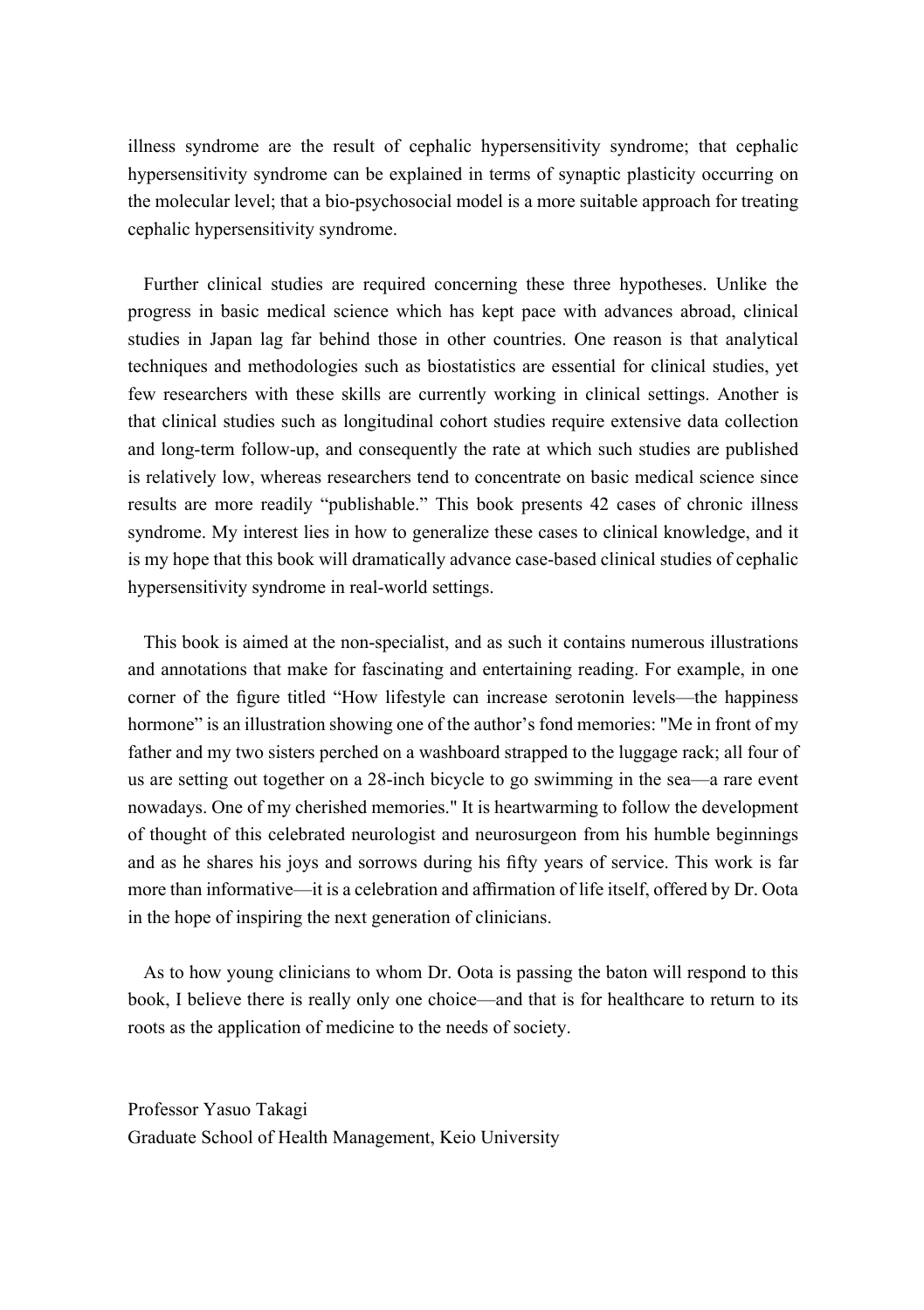Cephalic hypersensitivity syndrome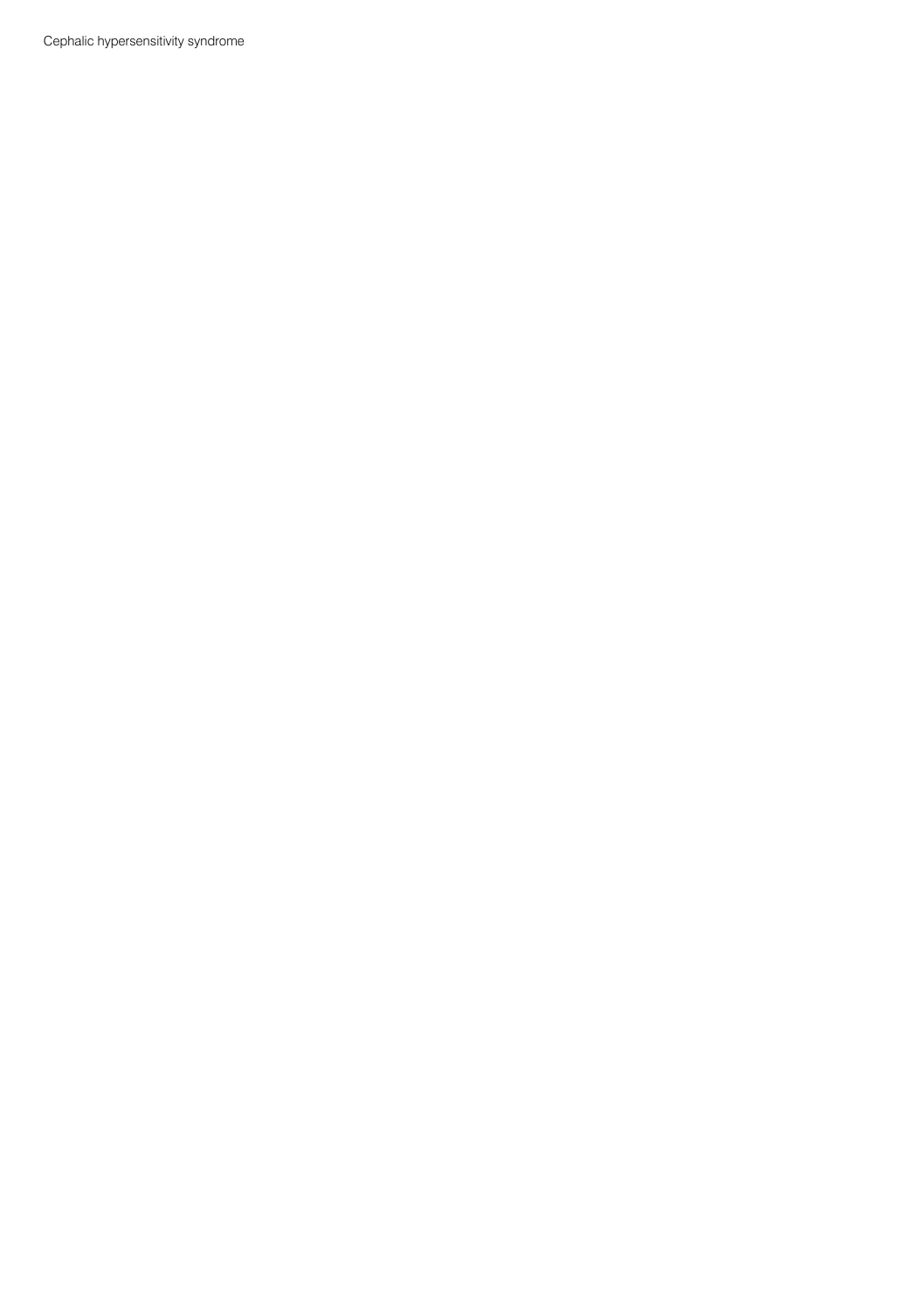## Cephalic hypersensitivity syndrome:

A revolutionary approach to healing chronic illness syndrome

Kosuke Oota. DMSc.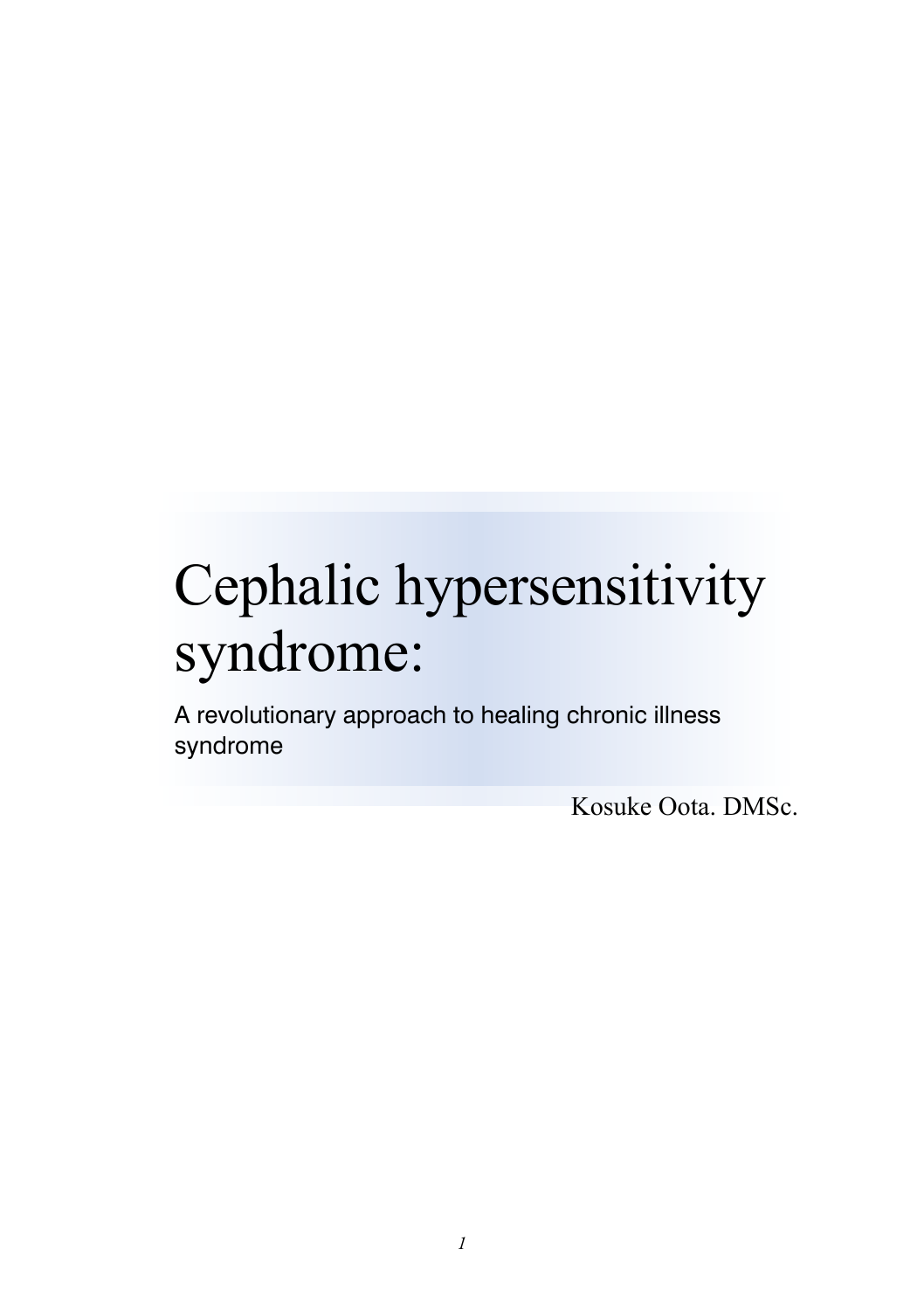## The rising incidence of cephalic hypersensitivity syndrome

# What is **cephalic hypersensitivity syndrome?**

Intractable headache, dizziness / vertigo, insomnia, numbness, and other intractable conditions are common. These intractable conditions... Are difficult to treat with prescription medication

Interfere with everyday activities

In fact, intractable conditions are often caused by **cephalic** 

## **hypersensitivity syndrome**

Cephalic hypersensitivity syndrome (CHS) occurs when neurons in the brain become hypersensitized to stimuli such as pain, dizziness / vertigo, and numbness, resulting in numerous conditions including **Cryptogenic** headaches, dizziness / vertigo, tinnitus, insomnia, and pain.

The most severe form of cephalic hypersensitivity syndrome is epilepsy. This is a manifestation of cephalic hypersensitivity **syndrome** that can be effectively treated with

antiepileptic drugs.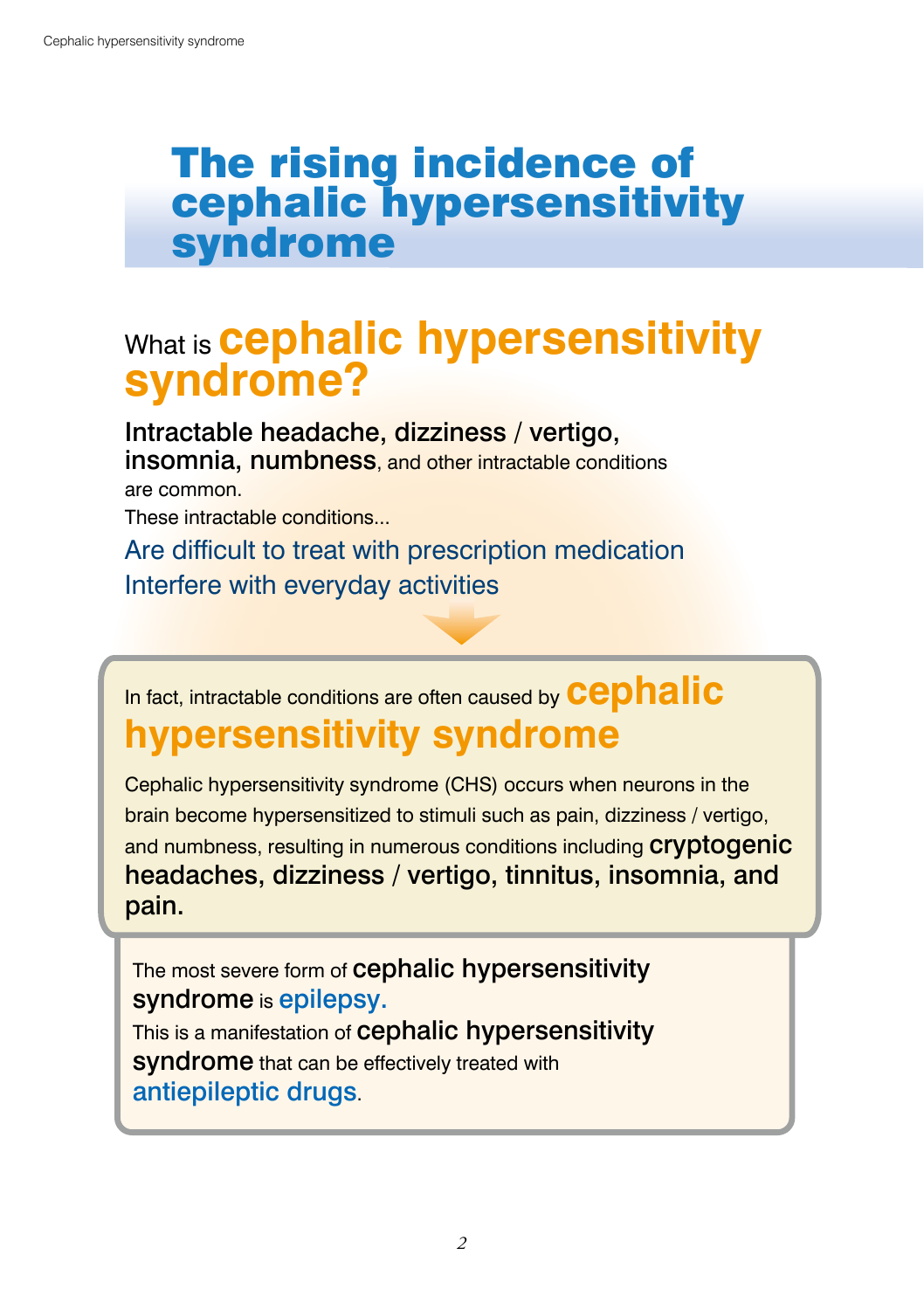"Pain" and "numbness" may not seem like significant symptoms, but if they recur repeatedly, they may progress to become an intractable chronic condition.

> Originally Migraine Originally Meniere's disease Originally Sudden deafness Originally Vertigo treated by ENT specialist Originally Lower back pain/menstrual pain Originally Stiff shoulders Originally Insomnia Originally Numbness in a limb Originally **Mild pain**

> > Inappropriate treatment

#### More complex transformation

**Cephalic** hypersensitivi<br>syndrome

Intractable vertigo Intractable headache Intractable chronic pain Allodynia Intractable insomnia

This transformation (a change in shape or form) means that attempts to treat the original condition are not very effective, and the symptoms eventually become intractable.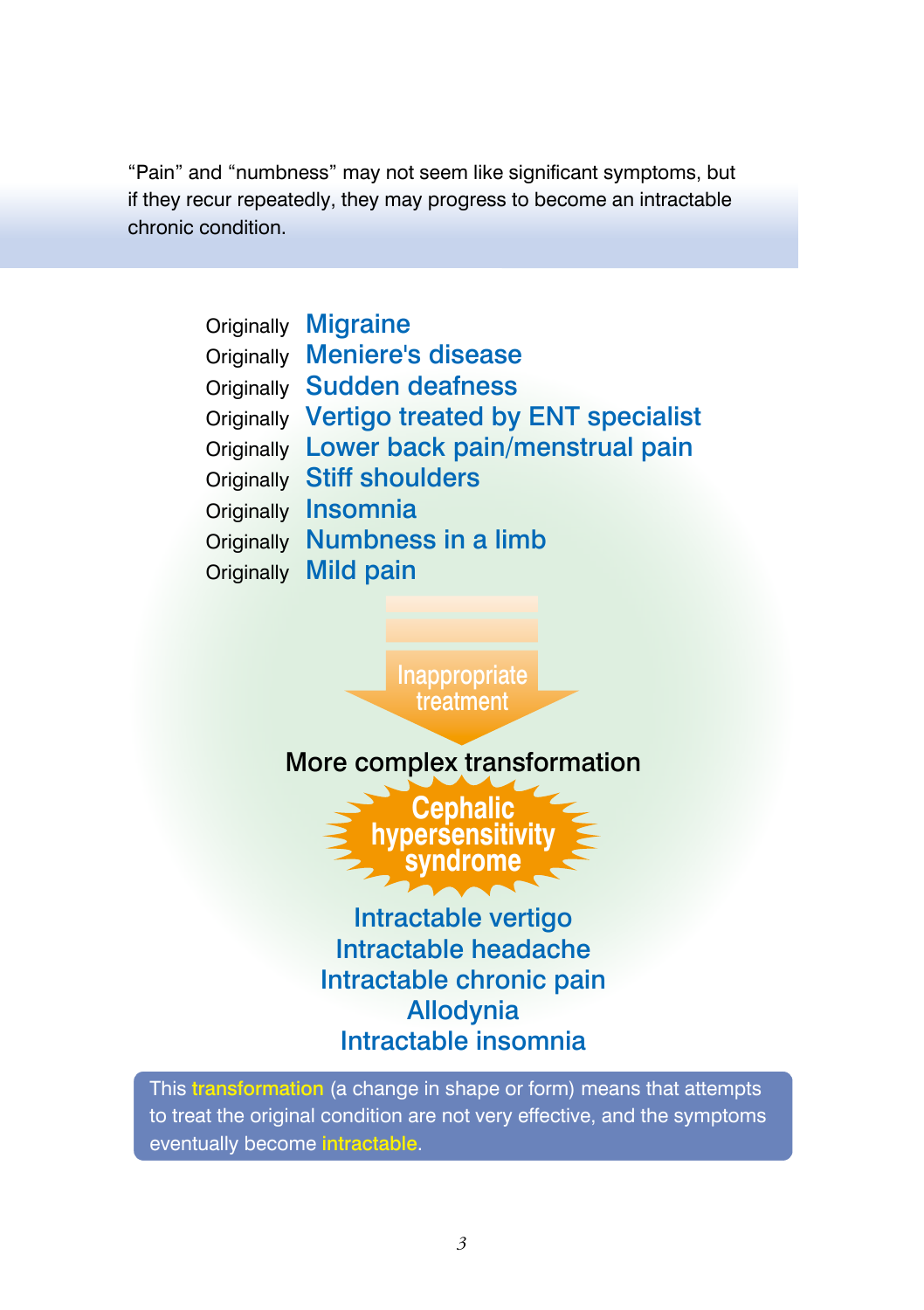#### Introduction

*Science progresses by developing hypotheses in response to the observation of natural phenomena. Only when a hypothesis has been verified to the point that it can no longer be denied does it becomes accepted as fact.*

Kosuke Oota

"Cephalic hypersensitivity syndrome" is the reality underlying chronic pain, a clear and convincing hypothesis that is backed up by clinical experience.

When we consider the history of civilization from ancient times to the present day, the history of medicine as an actual "science" is quite short. Science, as we know it today, developed as an offshoot of alchemy, astrology, and other forms of magic. Viewed in the context of the transformation of human anatomy from our ape-like ancestors to modern *Homo sapiens* over several million years, the period from human pre-history to the present day is a mere moment in time. Viewed in this context, many of the "diseases of civilization" have been present since ancient times, and thus "disease" can be understood as the biogenic process of human anatomy attempting to adapt itself to the environment.

How did this shift in thinking from alchemy and astrology to "science" come about? I believe that a third thought process—that of "awareness of the process of establishing a hypothesis" occurred, which Charles Sanders Peirce was later to describe as "abduction" and "retroduction." This paradigm shift in thought is clearly exemplified in Copernicus' publication of the heliocentric theory and Newton's discovery of gravity. Personally, I regard the process whereby Kepler found that his calculations were consistent with his observed data and postulated his "new model" of the solar system as the moment at which astrology was transformed into science. Kepler's achievement led directly to Newton's law of gravity and eventually to Einstein's theory of relativity. Without Kepler's laws, contemporary astrophysics and astronomical observations would never have been possible. Given this lineage, it seems quite fitting that *Kepler* was chosen as the name for one of the telescopes NASA launched into deep space.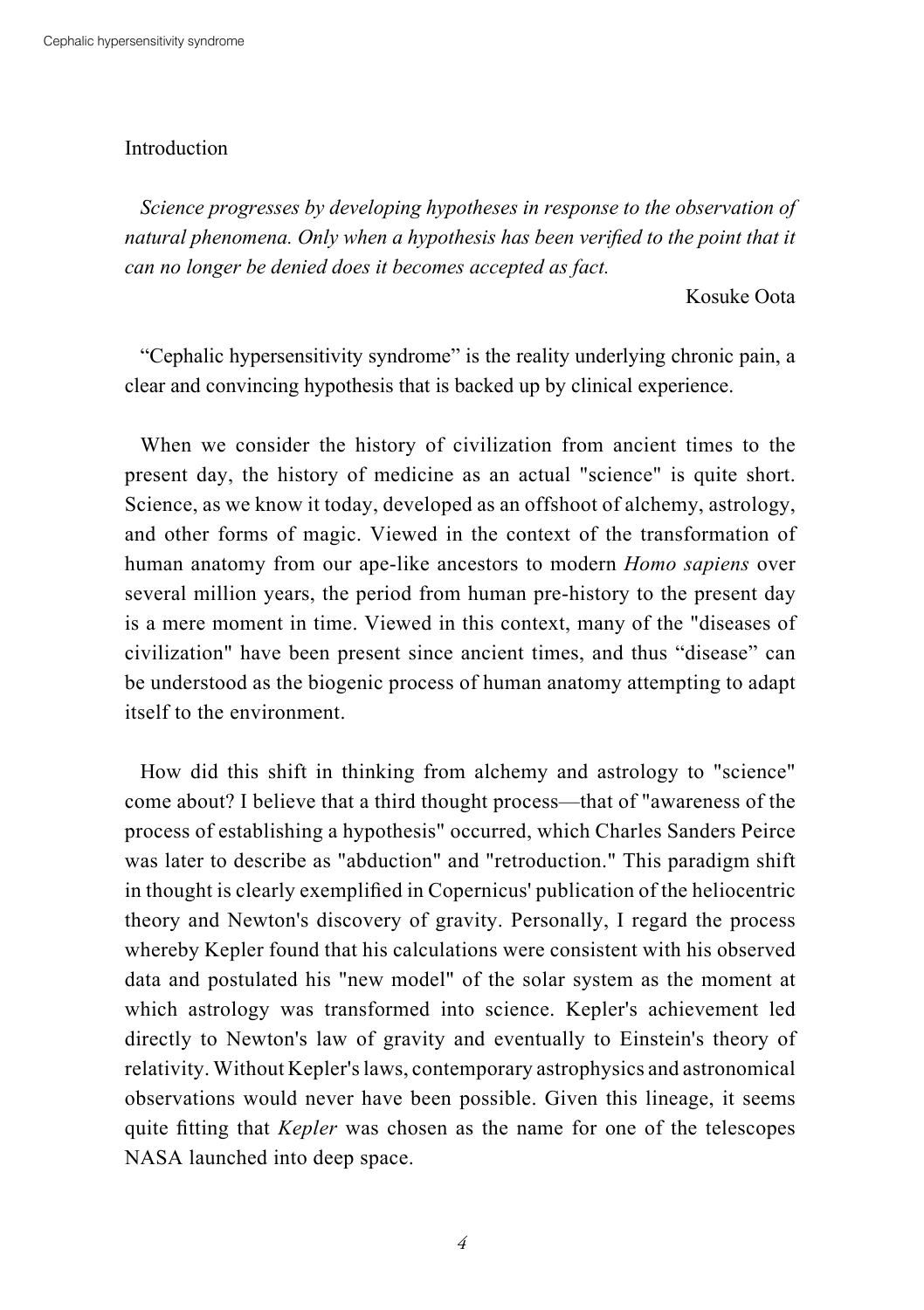Cephalic hypersensitivity syndrome, the medical condition about which this book has been written, is the premise that currently best explains the observed phenomenon of clinical experience. Academic medical science currently takes as its premise that something (a theory) must be "true" if it is "capable of explaining a large number of cases." In fact, some scientists and philosophers are of the opinion that matters to which this premise does not apply are not worth considering within the framework of "science." However, there is no guarantee that premises which are true today will be true tomorrow, nor will they necessarily be true for the next patient we encounter. When a new phenomenon is observed, what is important is having the mental capacity not to simply dismiss it as atypical, but rather to attempt to relate it to an established or accepted hypothesis. Of course, it is good to refer to guidelines, and the literature reviews of evidence-based medicine are also important. For clinicians, however, what is most important is to have "the intellectual rigor to carefully examine the patient and observe with one's own eyes, ears, and hands, and completely revise one's hypothesis, when necessary, in light of new data and observations." At the same time, clinicians must continue to challenge their intellect by questioning their beliefs and assumptions to as great an extent as possible from multiple perspectives of various theories and principles, in an ongoing search for a consistent theory of general natural science.

Busy clinicians have limited time to engage in such intellectual pursuits. That is why I have decided to set down in this book the understanding I have reached at this point in my practice, in order to entrust the further development of these ideas to those who come after me. This book is not a medical textbook and is written instead for a general readership. I will consider my efforts successful if this book helps those suffering from chronic pain to better understand their own condition, enables family members and society at large to better understand the situation of these patients, and is helpful in releasing as many of people as possible from their suffering. Finally, I would like to express my gratitude to my late wife Shoko who supported me in these endeavors, and all the people who worked so hard to bring this book to completion.

May 20, 2014 Kosuke Oota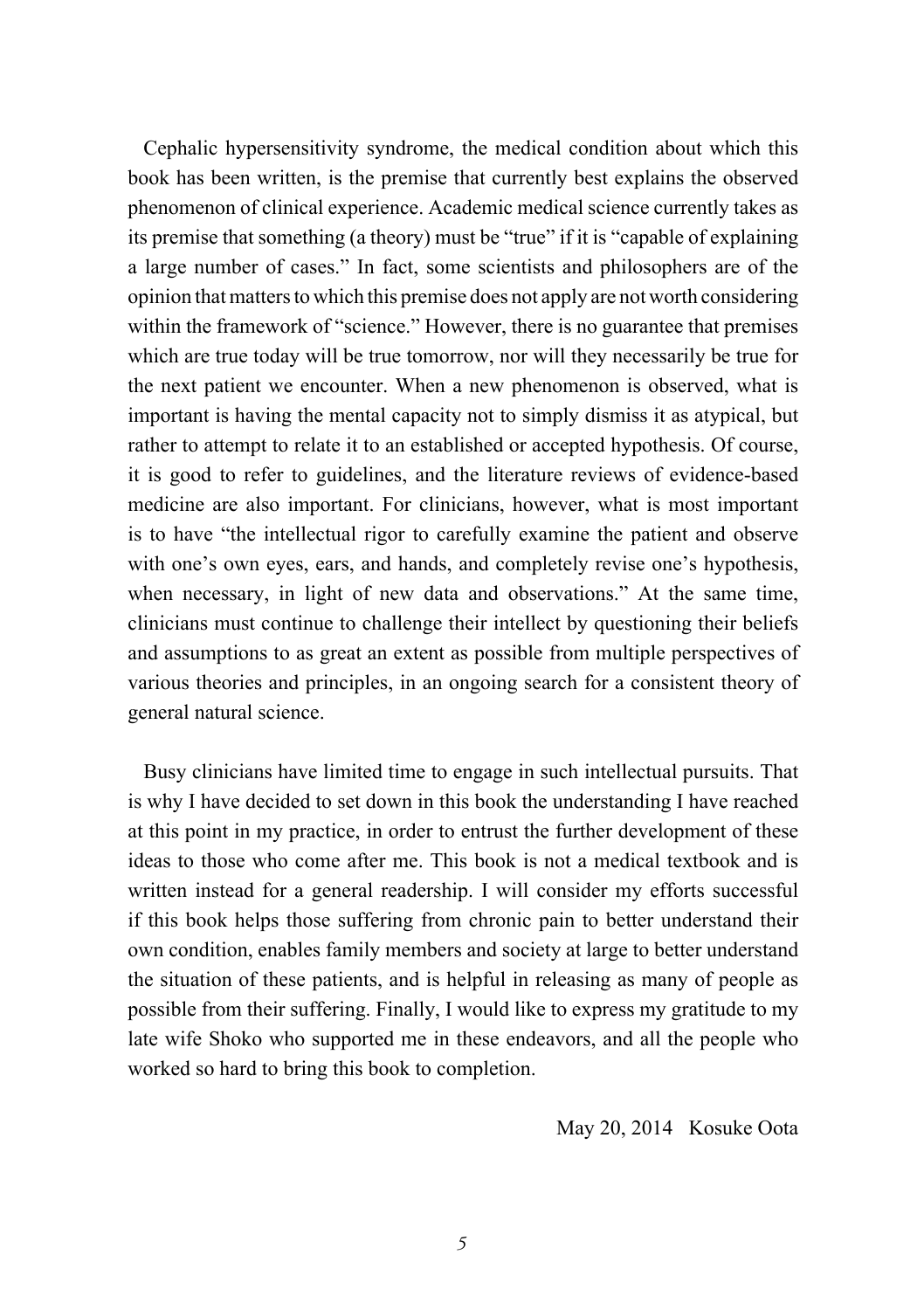|   | Introduction                                                                                                                                   |    |
|---|------------------------------------------------------------------------------------------------------------------------------------------------|----|
|   | Table of Contents                                                                                                                              |    |
|   | Part 1. Chapter 1                                                                                                                              |    |
|   | Why I am proposing the concept of cephalic hypersensitivity syndrome  20                                                                       |    |
|   | Recognition of the name "cephalic hypersensitivity syndrome" in medical                                                                        | 21 |
|   | Cephalic hypersensitivity syndrome represents the aggravation of indefinite<br>complaints to the point at which it impedes everyday activities | 23 |
|   | The Ministry of Health, Labour and Welfare is concerned                                                                                        | 24 |
| 2 | The true identity of cephalic hypersensitivity syndrome                                                                                        | 26 |
|   | The body's homeostasis is protected by the                                                                                                     | 26 |
|   |                                                                                                                                                | 27 |
|   | Sympathetic nerves and cephalic hypersensitivity syndrome                                                                                      | 27 |
|   | Autonomic dysregulation is serotonin dysregulation                                                                                             | 33 |
|   |                                                                                                                                                | 34 |
|   | Cephalic hypersensitivity syndrome is caused by the                                                                                            | 42 |
|   | <sup>3</sup> Why does cephalic hypersensitivity syndrome develop?                                                                              | 48 |
|   | What sort of person is likely to develop cephalic                                                                                              | 50 |
|   | Laboratory test results are not the be-all and end-all                                                                                         | 52 |
|   | Problems with the reference values for laboratory test                                                                                         | 52 |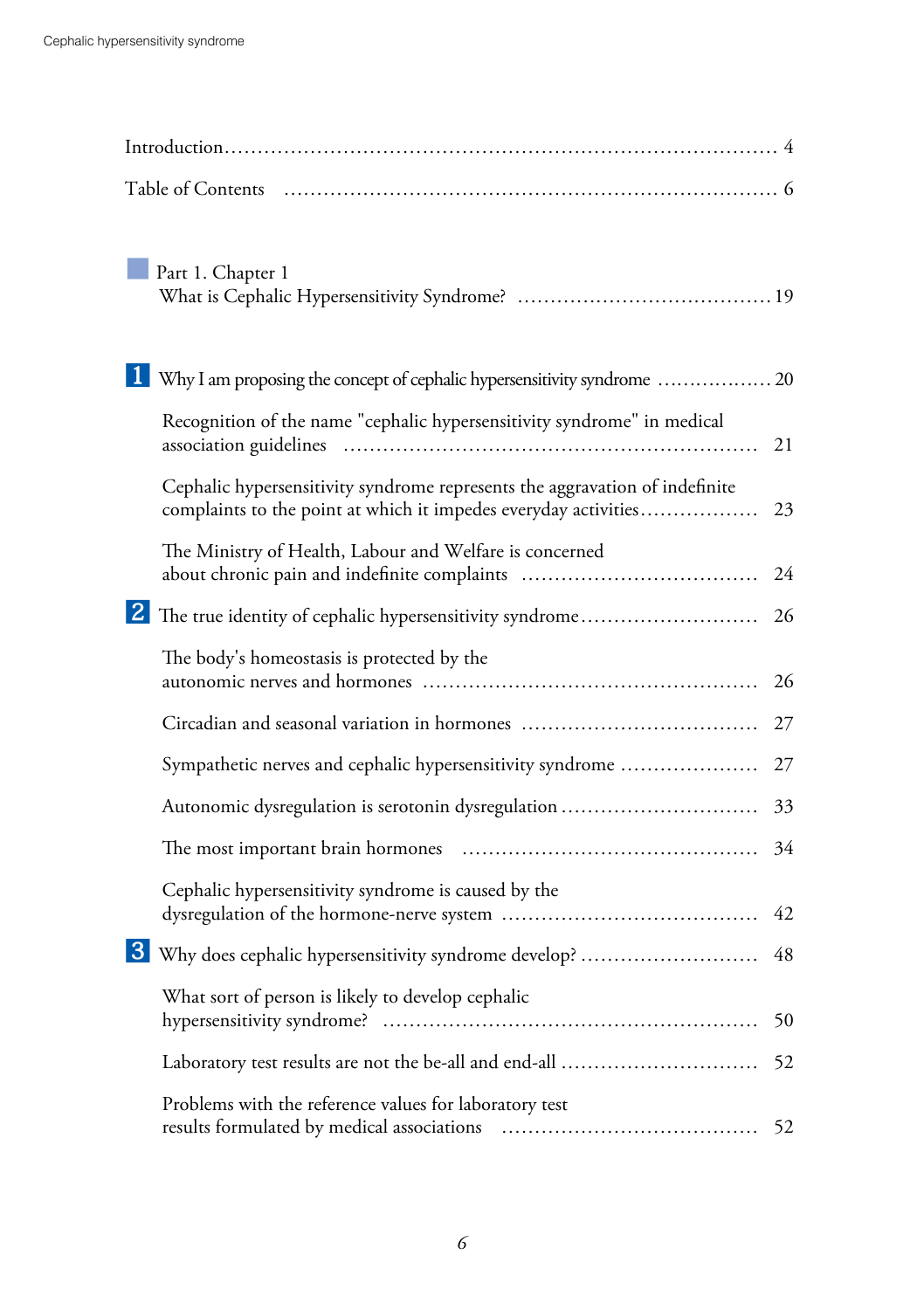| Iatrogenic cephalic hypersensitivity syndrome from over-medication                           | 54 |
|----------------------------------------------------------------------------------------------|----|
| Summary - how to maintain a balanced relationship with medications                           | 58 |
|                                                                                              | 60 |
|                                                                                              | 63 |
|                                                                                              | 63 |
| The "three arrows" supporting the cephalic                                                   |    |
| The first arrow:<br>Improving lifestyle: Taking back your own health for yourself  65        |    |
| The second arrow:<br>Improving thinking: The only person who can change you is yourself  72  |    |
| The third arrow:<br>Night therapy: Small doses of medication are effective if taken at night | 81 |
| 6 Drug treatment for cephalic hypersensitivity syndrome                                      | 84 |
|                                                                                              | 86 |
|                                                                                              | 86 |
|                                                                                              | 93 |
|                                                                                              |    |
| <sup>7</sup> Prognosis for treatment: Types of prognosis and future issues  114              |    |
| Evidence for cephalic hypersensitivity syndrome: Inquiring into the truth of                 |    |
|                                                                                              |    |

#### ■ Chapter 2

Disorders that can easily develop into cephalic hypersensitivity syndrome…… 125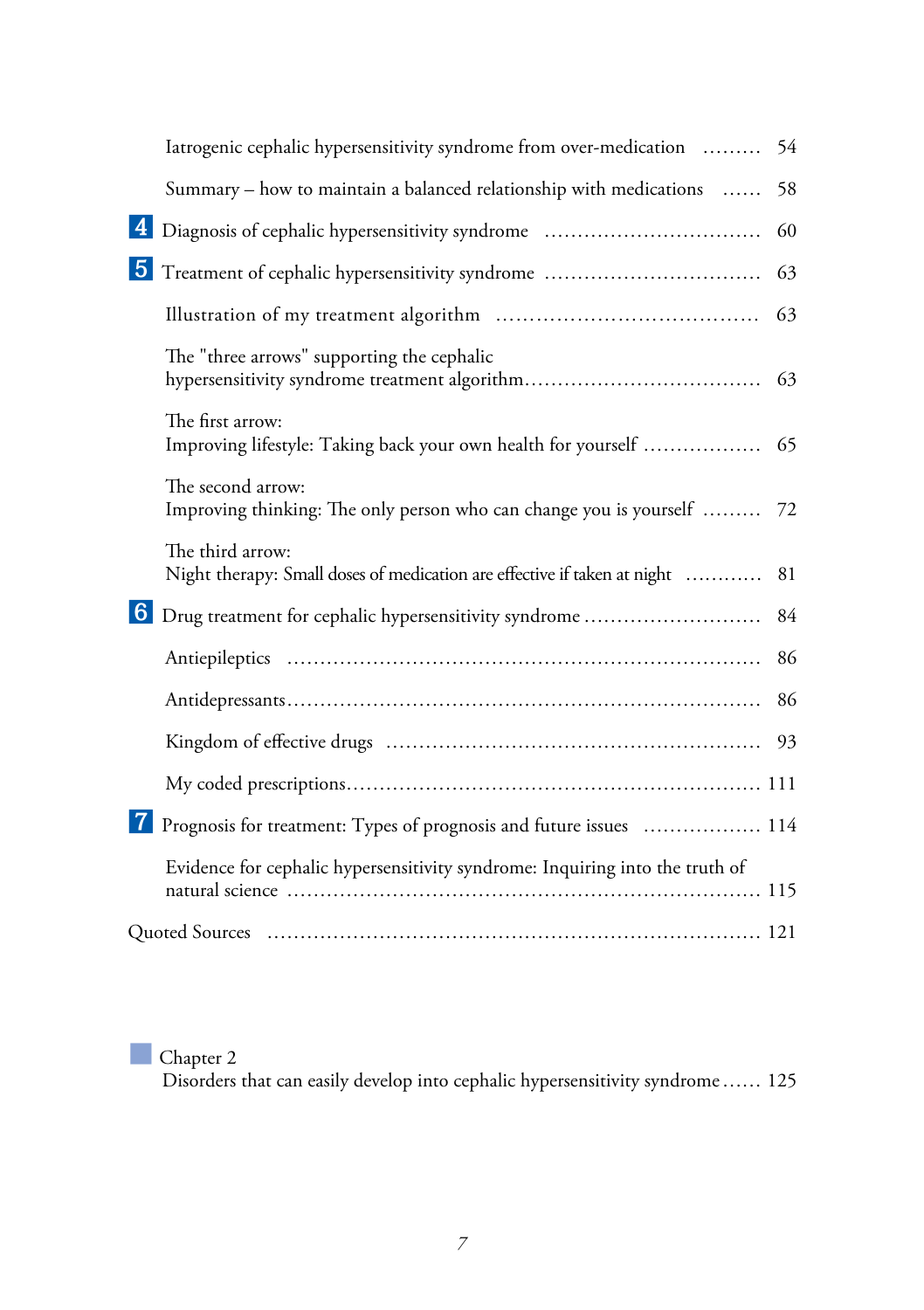| 1 |                                                                                   |  |
|---|-----------------------------------------------------------------------------------|--|
|   |                                                                                   |  |
|   | Association with exercise, bathing, menstruation, and alcohol  134                |  |
|   |                                                                                   |  |
|   | Differentiating migraine and tension headache is difficult                        |  |
|   | Chronic daily headache is actually cephalic hypersensitivity syndrome  139        |  |
|   | The increasing number of children with migraine  141                              |  |
|   |                                                                                   |  |
|   | Migraine-associated vertigo is an internationally recognized condition  144       |  |
|   |                                                                                   |  |
|   | Try using special maneuvers to improve vertigo  153                               |  |
|   | <sup>3</sup> Tinnitus: Characteristics of tinnitus associated with cephalic       |  |
|   |                                                                                   |  |
|   |                                                                                   |  |
|   | Headache, Dizziness / Vertigo, and Tinnitus: The Spectrum of Symptoms  157        |  |
|   | 4 Headache, dizziness / vertigo, and stiff shoulders caused by straight neck  159 |  |
|   |                                                                                   |  |
|   |                                                                                   |  |
|   | 6 Sleep disorders: Can't sleep at night, but sleepy during the day  165           |  |
|   |                                                                                   |  |
|   |                                                                                   |  |
|   | Why it's so important to get up and go to bed early  175                          |  |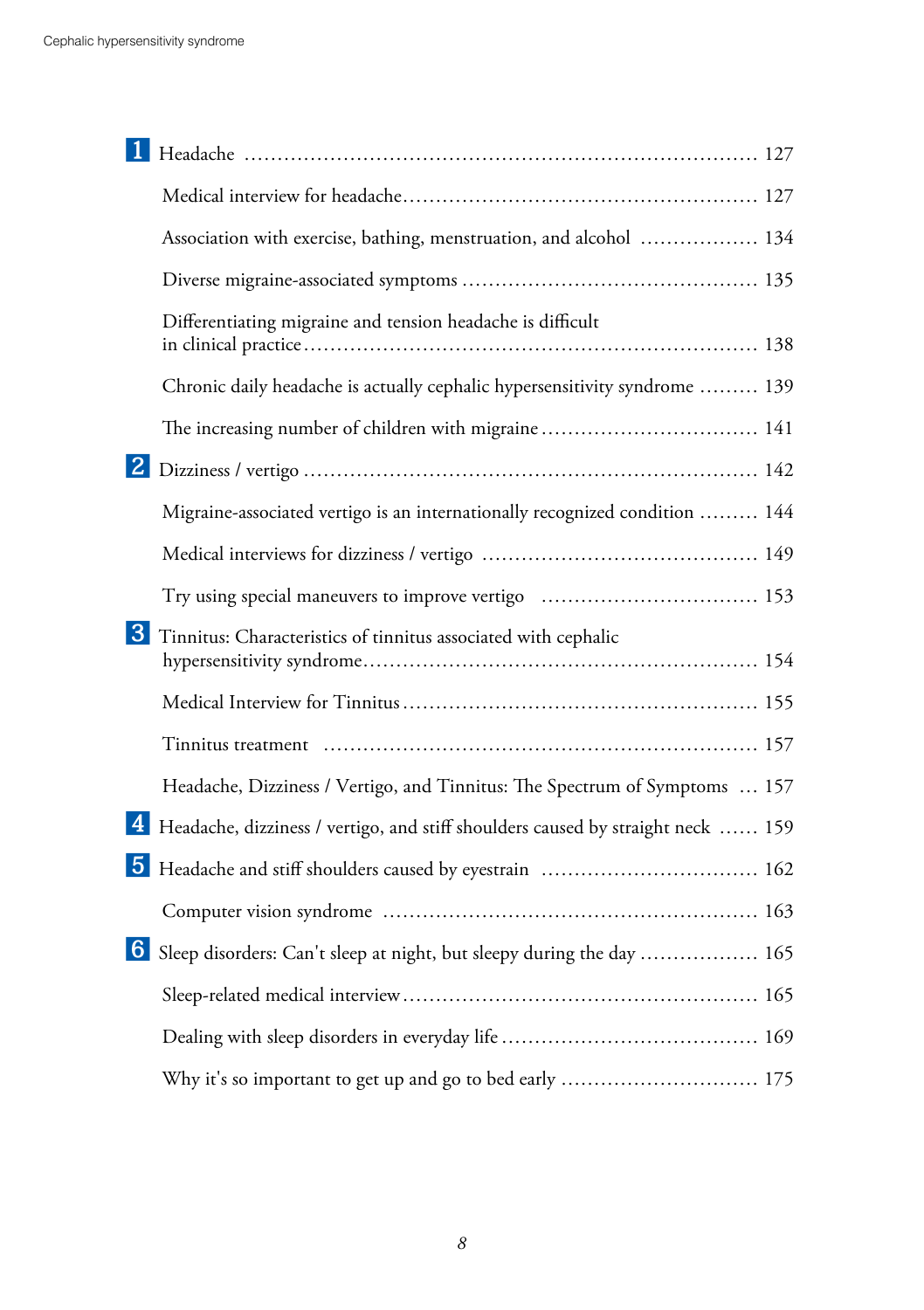| A rising number of children have cephalic hypersensitivity syndrome:<br>The amount of time children spend sleeping is decreasing |     |
|----------------------------------------------------------------------------------------------------------------------------------|-----|
|                                                                                                                                  |     |
|                                                                                                                                  |     |
|                                                                                                                                  |     |
| The mysterious relationship between restless legs syndrome and                                                                   |     |
|                                                                                                                                  |     |
| 10 Chronic lower back pain: Muscle stiffness due to static muscle load                                                           | 195 |
|                                                                                                                                  |     |
|                                                                                                                                  |     |
| Dealing with chronic constipation: The miraculous power of enemas  202                                                           |     |
| <sup>13</sup> Chronic fatigue: The accumulation of toxins in the mind  206                                                       |     |
|                                                                                                                                  |     |
| Cephalic hypersensitivity syndrome and chronic fatigue  207                                                                      |     |
| 14 Disorders that are difficult to distinguish from cephalic                                                                     |     |
|                                                                                                                                  |     |
|                                                                                                                                  |     |
|                                                                                                                                  |     |
| Conclusion: The chronic illness syndrome of<br>cephalic hypersensitivity syndrome is a form of mental chronic pain 217           |     |
|                                                                                                                                  |     |
|                                                                                                                                  |     |

## ■Chapter 3

| The mechanism of cephalic hypersensitivity syndrome: |  |
|------------------------------------------------------|--|
|                                                      |  |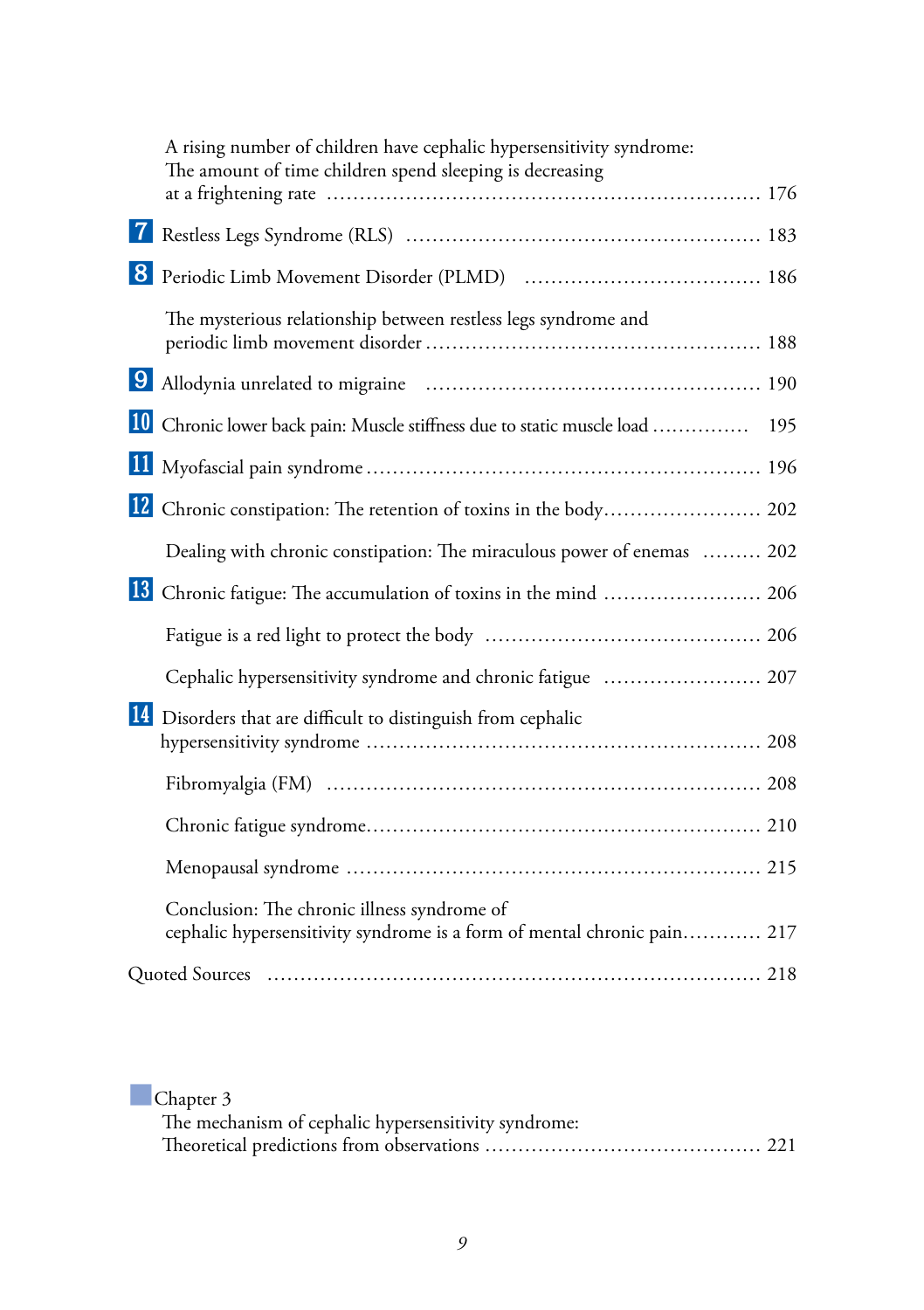| Hypothesis 1: Many of the chronic illness syndromes suffered by<br>patients are caused by cephalic hypersensitivity syndrome 223     |  |
|--------------------------------------------------------------------------------------------------------------------------------------|--|
|                                                                                                                                      |  |
|                                                                                                                                      |  |
| 2 Historical development of the concept of central sensitivity                                                                       |  |
| 3 From fibromyalgia to central sensitivity syndromes: Clinical                                                                       |  |
| 4 My own concept of "cephalic hypersensitivity syndrome" and                                                                         |  |
| 2 Hypothesis 2: Cephalic hypersensitivity syndrome can be<br>explained in terms of the molecular biology of synaptic plasticity  237 |  |
| My inferences concerning ion channels and brain hormones  238                                                                        |  |
| The choice of the easiest medication for individuals to take:                                                                        |  |
| Medications for treating cephalic hypersensitivity syndrome and                                                                      |  |
| Hypothesis 3: A biopsychosocial model is appropriate for the                                                                         |  |
|                                                                                                                                      |  |
|                                                                                                                                      |  |
|                                                                                                                                      |  |
|                                                                                                                                      |  |

#### Part 2.

Case 1 : A 46-year-old woman suffering from stiff shoulder for many years ……… 264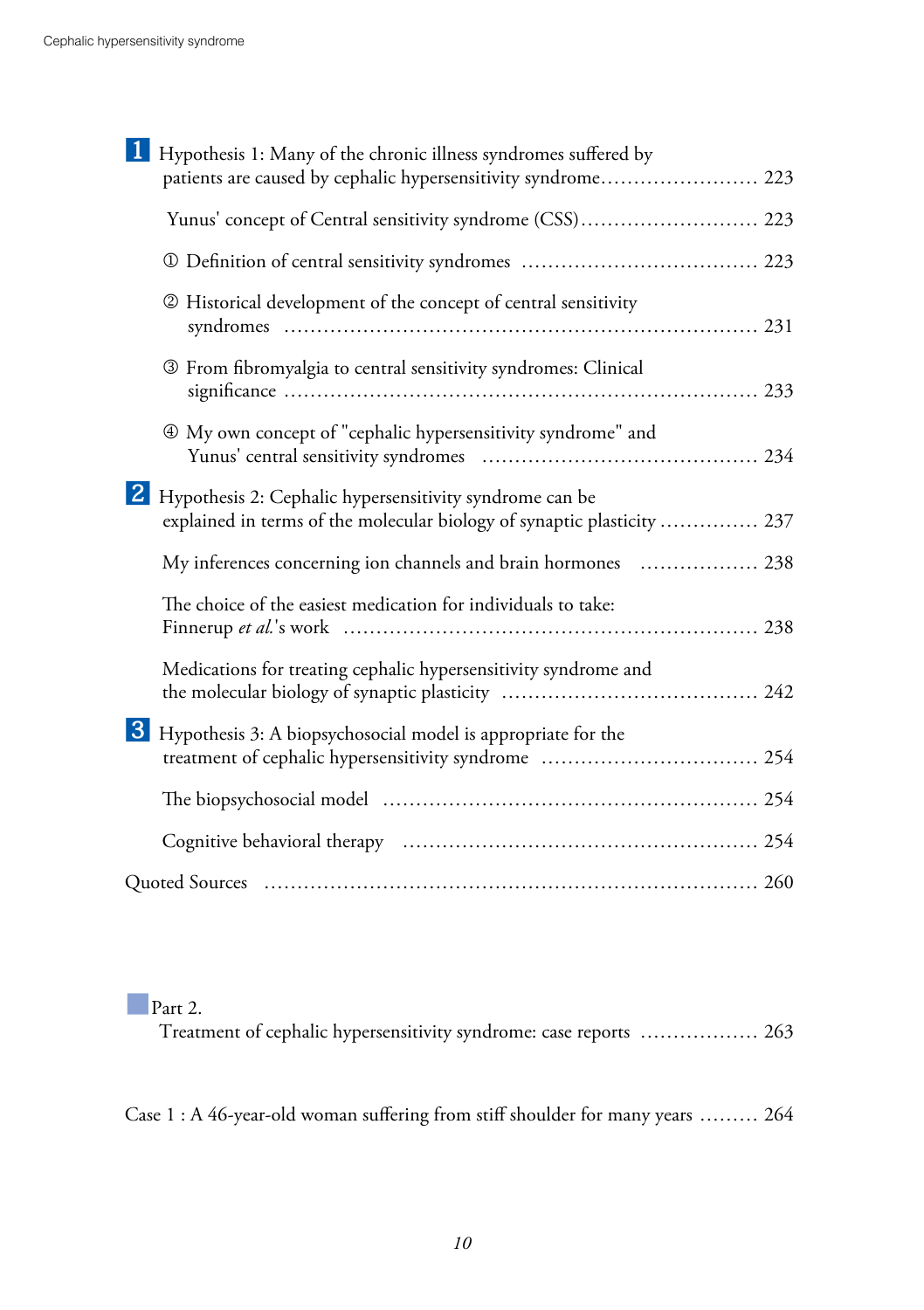| Case 2 : A 40-year-old man whose ability to work was affected by                                                                                                                                            |
|-------------------------------------------------------------------------------------------------------------------------------------------------------------------------------------------------------------|
| Case 3 : A 70-year-old woman suffering from alleged depression                                                                                                                                              |
| Case 4 : An 8-year-old boy unable to concentrate during lessons due to excessive<br>. 267                                                                                                                   |
| Case 5 : A 23-year-old woman whose daily life was affected by falling asleep<br>during meetings even when she was standing and sometimes walking,<br>who was unable to drive due to fear of falling asleep, |
| Case 6 : A 12-year-old girl with symptoms of headaches and vomiting from<br>infancy and recent tingling and numbness in the right hand  268                                                                 |
| Case 7 : A 74-year-old man with confusional arousals who shouted and                                                                                                                                        |
| Case 8 : A 16-year-old girl with "monster headaches" that dramatically                                                                                                                                      |
| Case 9 : A 10-year-old girl unable to sleep due to headaches and restless legs  270                                                                                                                         |
| Case 10 : A 34-year-old man who wanted to try subcutaneous injections                                                                                                                                       |
| Case 11 : A 41-year-old woman with repeated episodes of headaches that persist<br>for one month then resolve as if they had never happened  272                                                             |
| Case 12 : A 37-year-old woman effectively treated with oral drugs after a diagnosis of                                                                                                                      |
| Case 13 : A 59-year-old woman suffering from numbness in her limbs                                                                                                                                          |
| Case 14 : A 43-year-old man with cluster headache originally misdiagnosed as                                                                                                                                |
| Case 15 : A 10-year-old boy with sleep apnea syndrome originally misdiagnosed as<br>attention deficit hyperactivity disorder (ADHD)  276                                                                    |
| Case 16 : A 66-year-old woman unable to carry a shoulder bag due to tingling mid-<br>and upper back pain                                                                                                    |
| Case 17 : A 46-year-old woman with generalized pain diagnosed as fibromyalgia that                                                                                                                          |
| Case 18 : A 46-year-old woman suffering from headaches for nearly 20 years who was                                                                                                                          |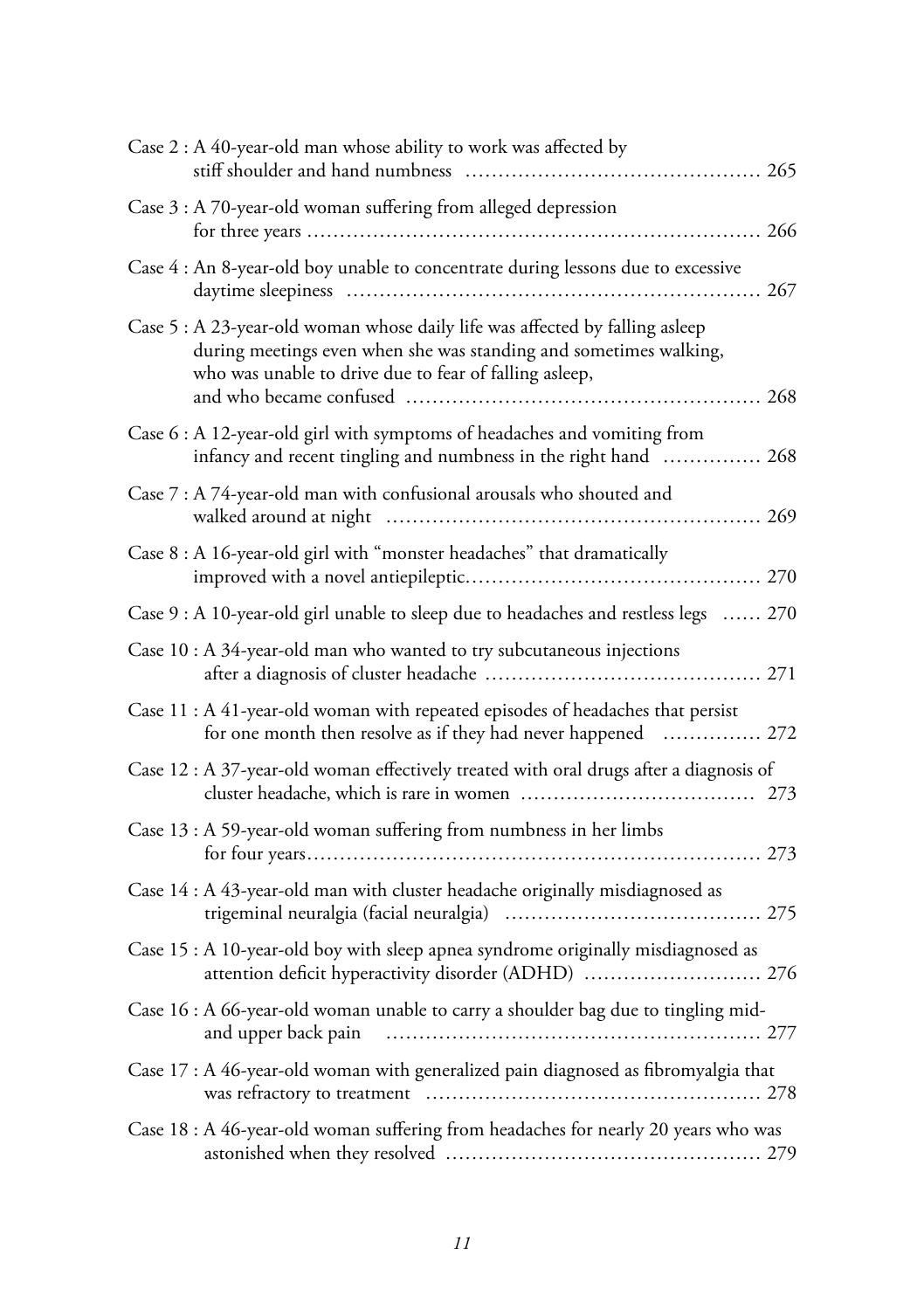| Case 19 : A 75-year-old man unable to sleep due to recurrent stomach pain<br>that did not resolve despite treatment at various hospitals 280                                                          |  |
|-------------------------------------------------------------------------------------------------------------------------------------------------------------------------------------------------------|--|
| Case 20 : A 69-year-old woman suffering from diverse symptoms that                                                                                                                                    |  |
| Case 21 : A 68-year-old man struggling with tinnitus for over a decade  282                                                                                                                           |  |
| Case 22 : A 62-year-old woman suffering from whole-body pain  284                                                                                                                                     |  |
| Case 23 : A 71-year-old woman troubled by severe headaches that                                                                                                                                       |  |
| Case 24 : A 48-year-old man with severe rotational vertigo and tinnitus  285                                                                                                                          |  |
| Case 25 : A 61-year-old woman unable to keep her balance  286                                                                                                                                         |  |
| Case 26 : A 38-year-old woman unable to sleep at night for two years due to                                                                                                                           |  |
| Case 27 : A 50-year-old woman suffering from headaches for over 20 years                                                                                                                              |  |
| Case 28 : A 46-year-old woman with vertigo with dizziness and wobbliness that                                                                                                                         |  |
| Case 29 : A 42-year-old woman whose headaches and vertigo improved                                                                                                                                    |  |
| Case 30 : A 38-year-old woman unable to ride in a car or on a bicycle  291                                                                                                                            |  |
|                                                                                                                                                                                                       |  |
| Case 32 : A 74-year-old woman unable to greet others or cross the road  293                                                                                                                           |  |
| Case 33 : A 70-year-old man suffering from lack of sleep due to                                                                                                                                       |  |
| Case 34 : A 40-year-old man with probable dysthymia initially suspected                                                                                                                               |  |
| Case 35 : A 66-year-old man suffering for five years from sleeplessness and                                                                                                                           |  |
| Case 36 : A 58-year-old man suffering from 20 years of chronic lower back pain,<br>10 years of sleeplessness and constipation, and six years of stomach<br>and mid- and upper back pain, and anorexia |  |
| Case 37 : A 55-year-old man who began behaving strangely in his sleep                                                                                                                                 |  |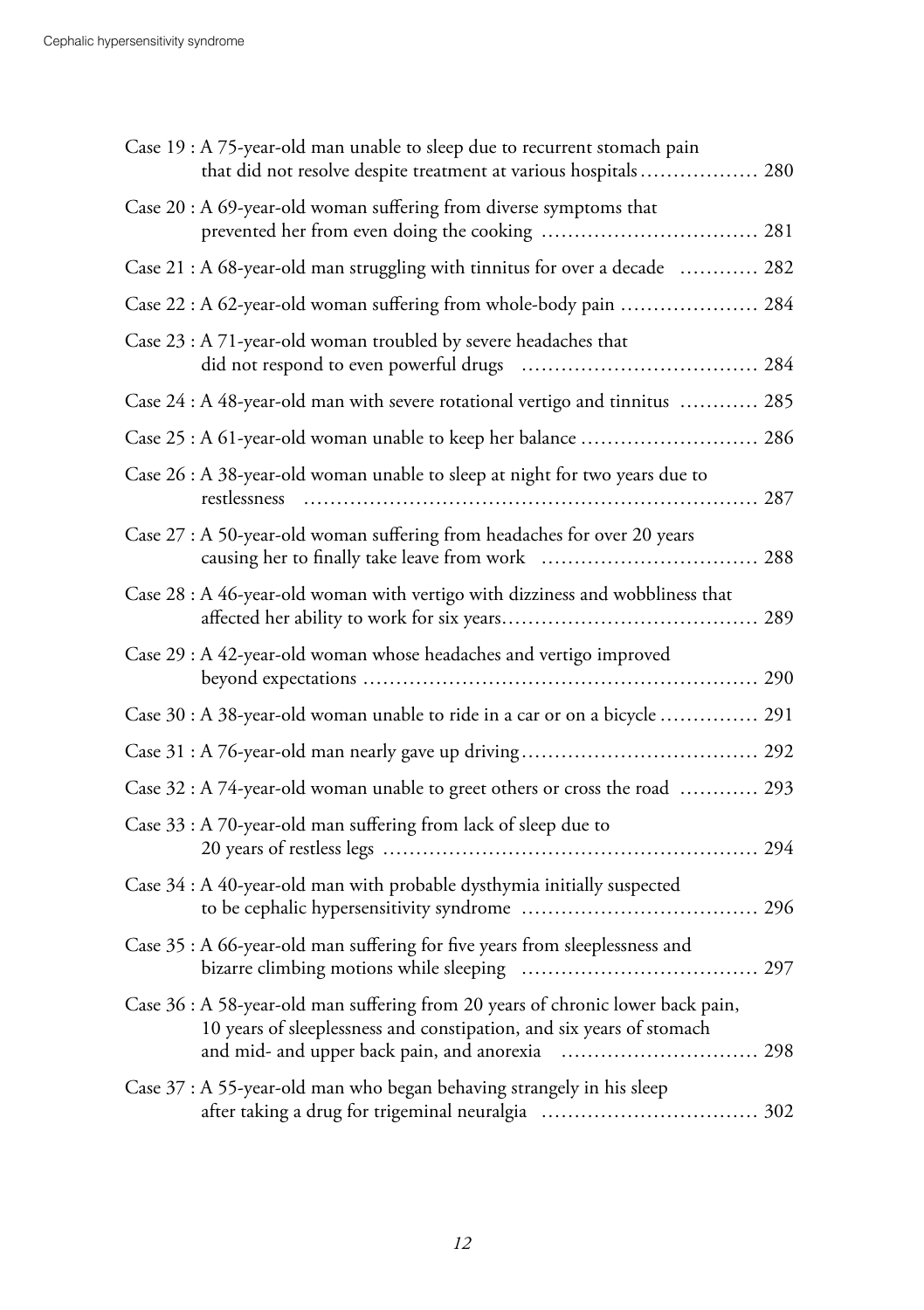| Case 38 : A 67-year-old man with a sensation like mice running<br>round in his stomach, no appetite, and who was unable to sleep  303                                                                                                                                                            |
|--------------------------------------------------------------------------------------------------------------------------------------------------------------------------------------------------------------------------------------------------------------------------------------------------|
| Case 39 : A 61-year-old man suffering from unpleasant sensations in the throat<br>and tongue and numbness around the tip of the tongue  305                                                                                                                                                      |
| Case $40: A$ 60-year-old man suffering from generalized pain for many years  305                                                                                                                                                                                                                 |
| Case 41 : A 38-year-old woman with epilepsy complicated by hysterical seizures<br>whose convulsive seizures, from which she had suffered for many years,<br>resolved after receiving a diagnosis of just epilepsy (with no mention of<br>hysteria), making it easier for her to get married  307 |
| Case 42 : A 55-year-old man suffering from feeling unsteady and                                                                                                                                                                                                                                  |
|                                                                                                                                                                                                                                                                                                  |
|                                                                                                                                                                                                                                                                                                  |
|                                                                                                                                                                                                                                                                                                  |
|                                                                                                                                                                                                                                                                                                  |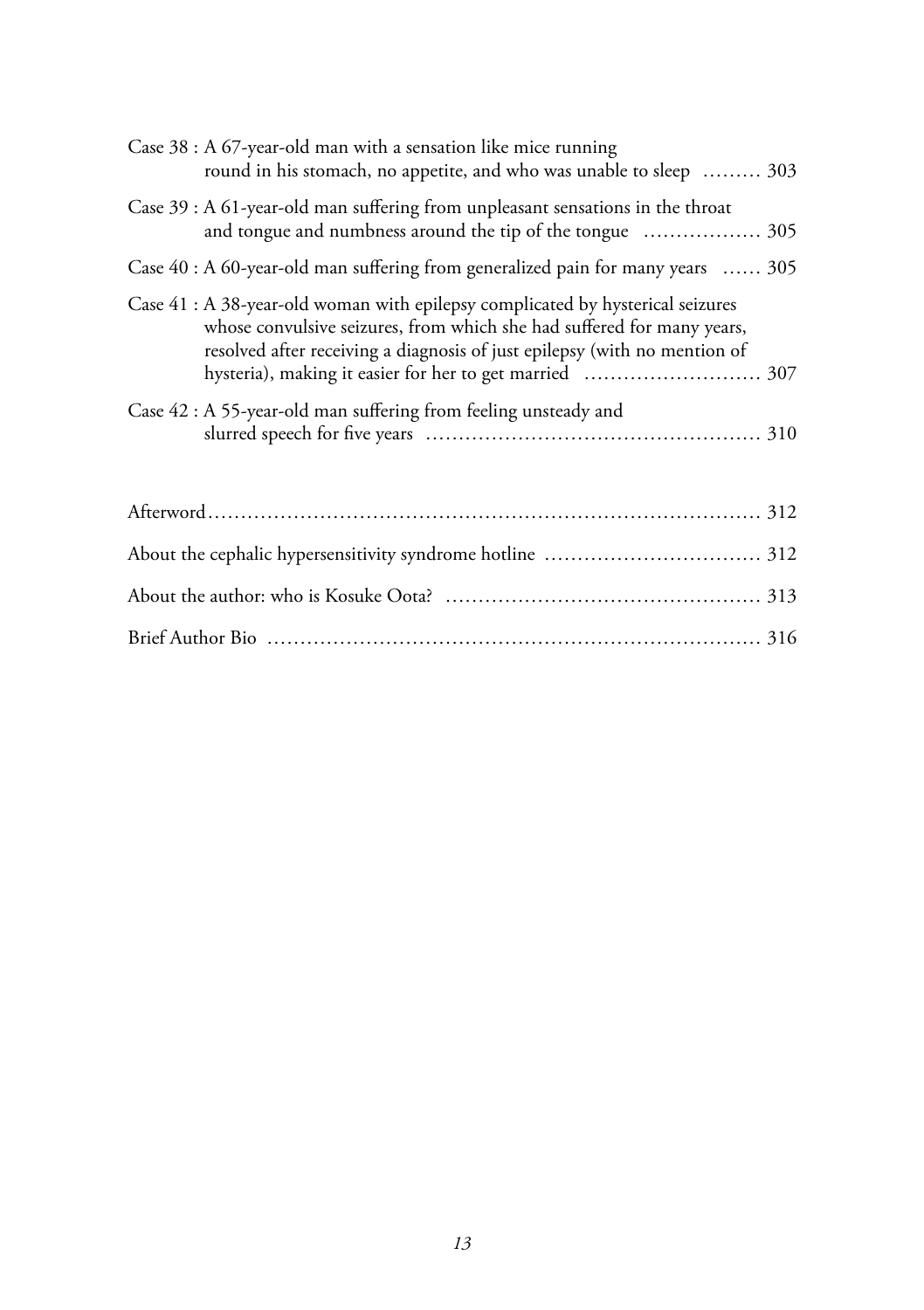#### My first epilepsy outpatient clinic

In April 1972, I was appointed to a position in the National Hospital Organization Fukuyama Medical Center (formerly, National Fukuyama Hospital) in Fukuyama City, Hiroshima Prefecture. At the time, Fukuyama City was a major urban area located between Okayama City and Hiroshima City, with a population of around 340,000. The distance between Hiroshima and Okayama is around 160 km. At that time, none of the hospitals in that region were capable of performing neurosurgical procedures.

I was appointed for the purpose of establishing a Department of Neurosurgery in National Fukuyama Hospital. We saw many cases of subarachnoid hemorrhage resulting from ruptured cerebral aneurysm, and my first task was to train clinicians in the surgical treatment and management of such cases.

However, in the period following my appointment, not many evaluations or operations were performed. The director of the hospital, Dr. Toshiyuki Nakamura, noticed that I had plenty of free time and asked me to start looking after patients with epilepsy. Soon afterward, I opened an epilepsy outpatient clinic at the hospital. At the time, the main antiepileptic drugs were Aleviatin (phenytoin), Phenobarbital (phenobarbital), Primidone (primidone), and Tegretol (carbamazepine).

#### My first psychiatric outpatient clinic

The head of the Department of Psychiatry at the time was Dr. Hideyuki Miyaji. Occasionally, when he was occupied or unavailable, he would ask me to see his patients in the psychiatric outpatient clinic. I agreed, thinking it was unlikely to involve anything more difficult than writing prescription refills. It was in this clinic that I first encountered the antidepressants Tryptanol (amitriptyline) and Noritren (nortriptyline).

#### My first encounter with cephalic hypersensitivity syndrome

Patients suffering from convulsive seizures were being seen almost every week at the hospital. Soon after I began treating these patients, they would thank me because their headaches, stiff shoulders, or dizziness / vertigo improved after they began taking epilepsy medication. At first I took little notice of this, but after a while, I realized that an increasing number of patients were asking me to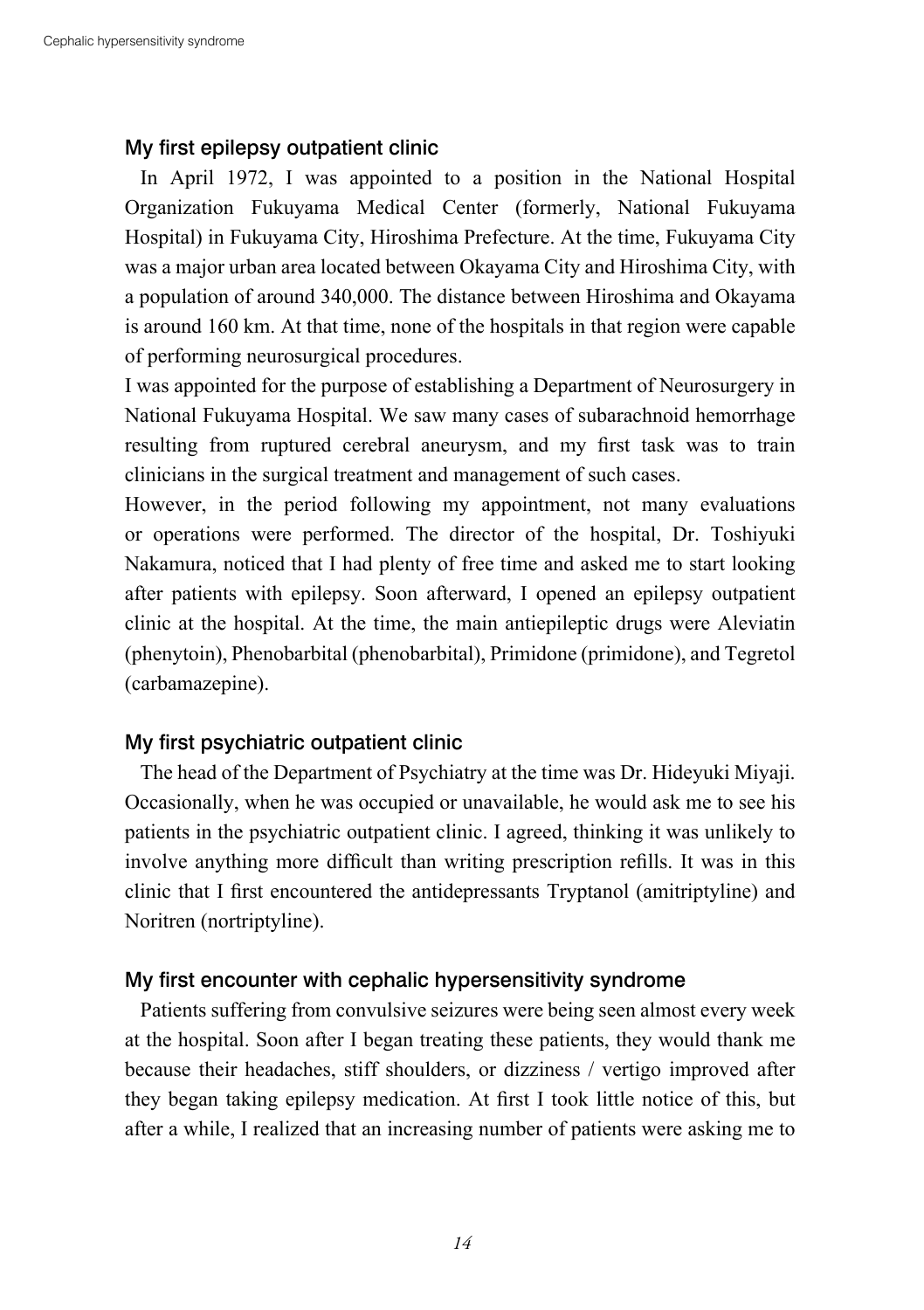examine them because they were suffering from headache, dizziness / vertigo, or stiff shoulders.

That was just at the time when the use of stereotactic brain surgery to treat Parkinson's disease had started. In the Parkinson's outpatient clinic, I noticed that when depressed patients with Parkinson's were prescribed low doses of Tryptanol (amitriptyline), their headaches and stiff shoulders improved, and I began to suspect that Tryptanol (amitriptyline) must have an analgesic effect.

It so happened that the room for the doctor on duty was on the second floor, and it had a window overlooking a ramp leading to the hospital entrance. Patients, sometimes accompanied by their relatives, would queue up on the ramp, waiting to be examined. They had come early to take one of the numbered tickets for examination (issued on a first-come first-served basis). From my second-floor window, I could overhear their conversations. They were saying things like, "If only I can manage to get examined by the new brain surgeon, then my headaches… or stiff shoulders…or vertigo will be cured!" Totally unbeknownst to me, I had acquired a reputation as the doctor who cured headache, stiff shoulders, dizziness / vertigo, and insomnia.

I was the only specialist between Hiroshima and Okayama who was capable of performing surgery on cerebral aneurysms, and gradually my time became taken up with evaluations and surgery. In 1974, I performed about 200 operations, surpassing the Department of Neurosurgery of the National Cancer Center as the national leader in the number of operations performed among hospitals under the jurisdiction of what was then the Ministry of Health and Welfare. This increasing number of operations meant that treating patients in outpatient clinics for epilepsy, headache, stiff shoulders, and dizziness / vertigo became increasingly taxing, both physically and mentally. Despite my reluctance, however, my outpatient clinics for epilepsy, headache, stiff shoulders, and dizziness / vertigo became my established sideline, and have remained so for 40 years since.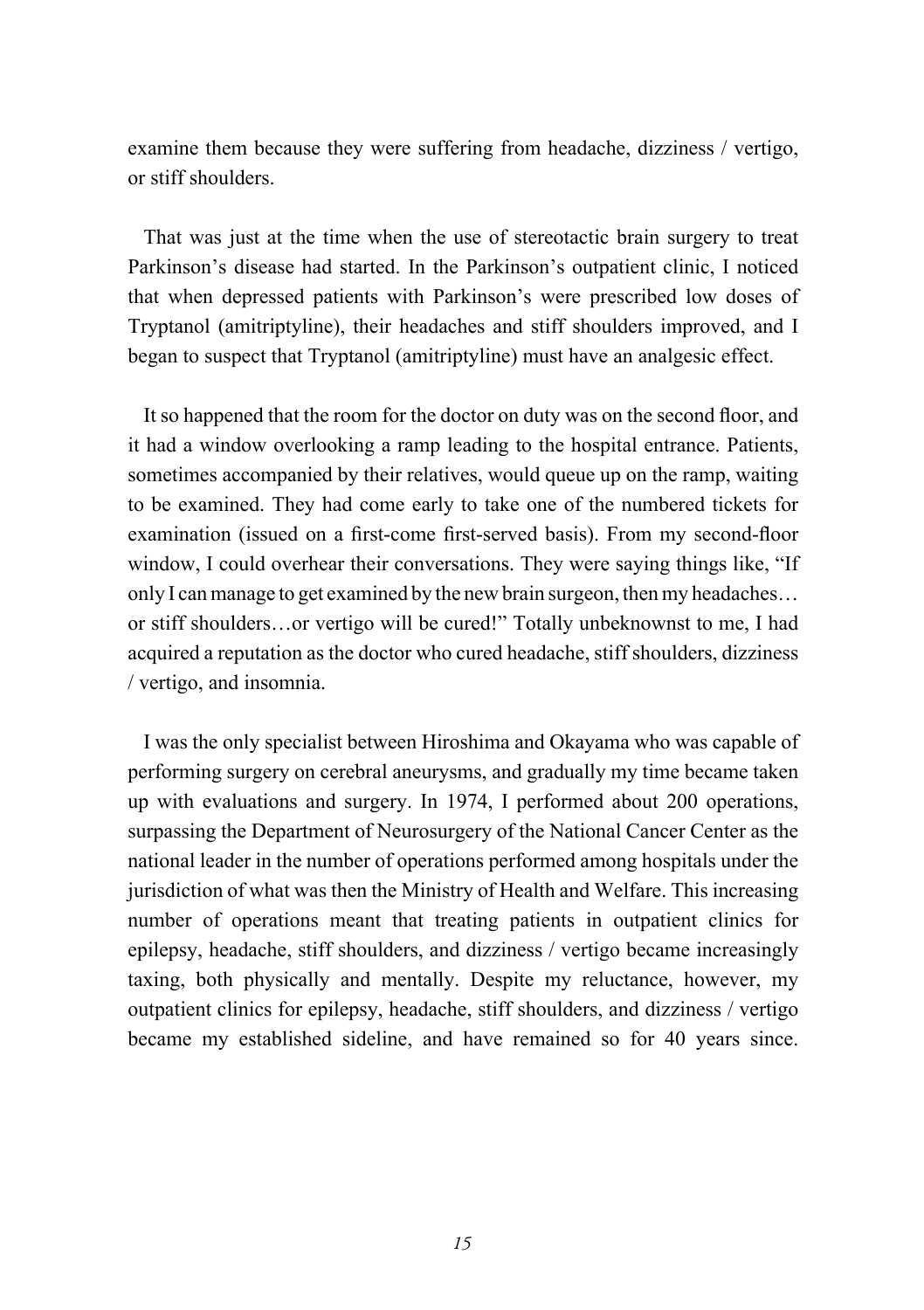

Trend in the number of published research papers on epilepsy and migraine

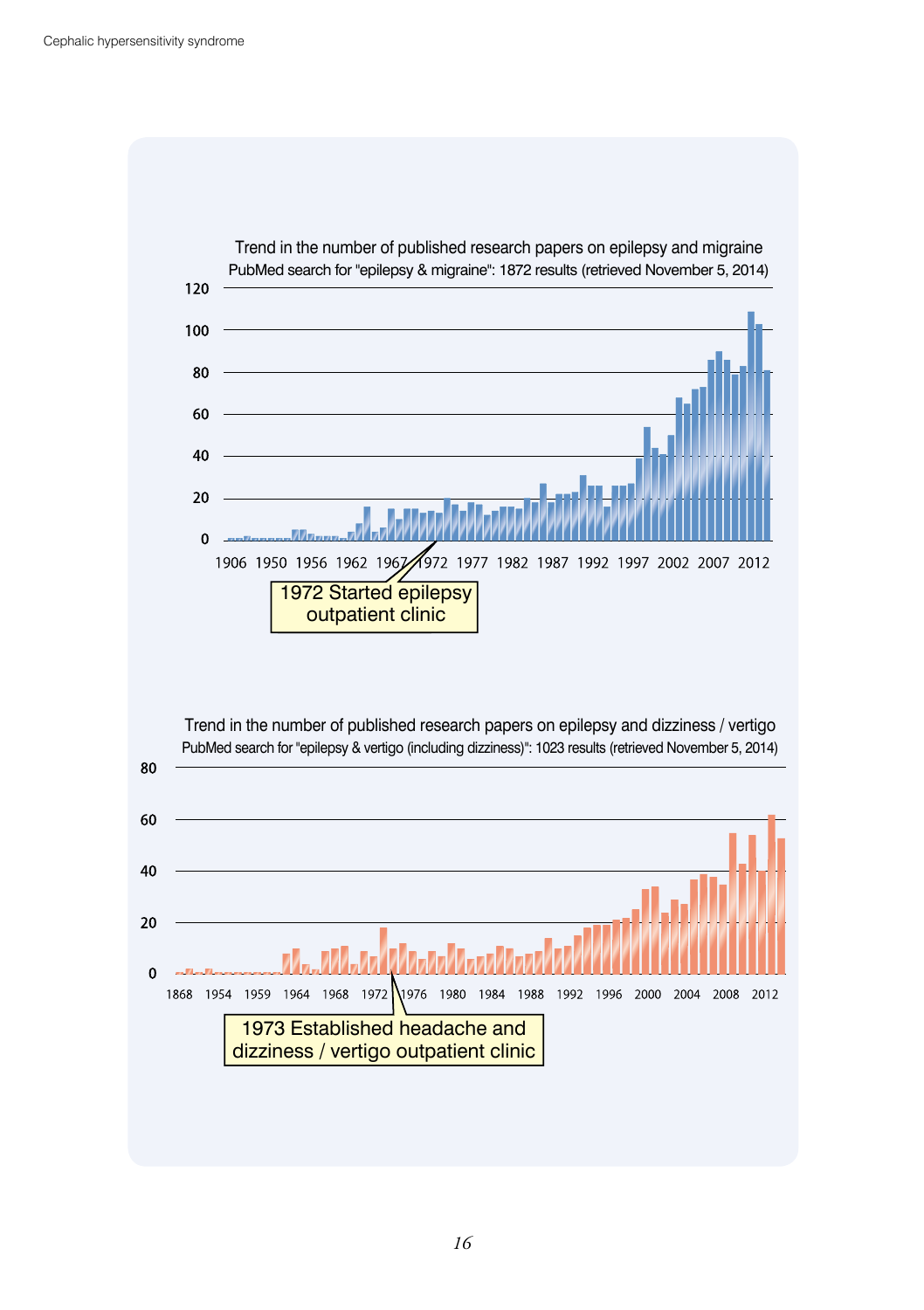#### Origin of treatment for cephalic hypersensitivity syndrome: Tryptanol (amitriptyline) and Tegretol (carbamazepine)

These two long-established medications provided the starting point for my treatment of cephalic hypersensitivity syndrome. As I struggled to continue my outpatient clinics, my experience there made me aware that headache, dizziness / vertigo, stiff shoulders, and insomnia could be treated effectively with low-dose Tegretol (carbamazepine), low-dose Tryptanol (amitriptyline), and Noritren (nortriptyline). I realized that Tryptanol (amitriptyline) 5–10 mg, Tegretol (carbamazepine) 50–100 mg, and Phenobarbital (phenobarbital) 10–30 mg taken once nightly were effective treatments. I created coded prescriptions within the hospital using abbreviations like Try A, Try B, Teg A, and TryTeg. The active ingredient in Tryptanol is amitriptyline, and the active ingredient in Tegretol is carbamazepine. Tryptanol (amitriptyline) is a tricyclic antidepressant, and Tegretol (carbamazepine) is an antiepileptic. The molecular structure of these two drugs is very similar. Interestingly, Tegretol (carbamazepine) is also contraindicated for patients with hypersensitivity to Tryptanol (amitriptyline). At that point, I switched from prescribing Tryptanol (amitriptyline) to Noritren (nortriptyline), which has fewer side effects. Tryptanol (amitriptyline) is demethylated in the body to form Noritren (nortriptyline). When determining which drug to prescribe, a judgment needs to be made with respect to how the drug will be metabolized in the body based on its structural pharmacology. Although the medication in the prescription has since been switched to Noritren (nortriptyline), the prescription code Try A has been used for 42 years since my early days at the National Fukuyama Hospital, all during my tenure at Oota Memorial Hospital, and up to the present in Myojinkan Neurosurgery Clinic. The details of the prescription are given on page 111.